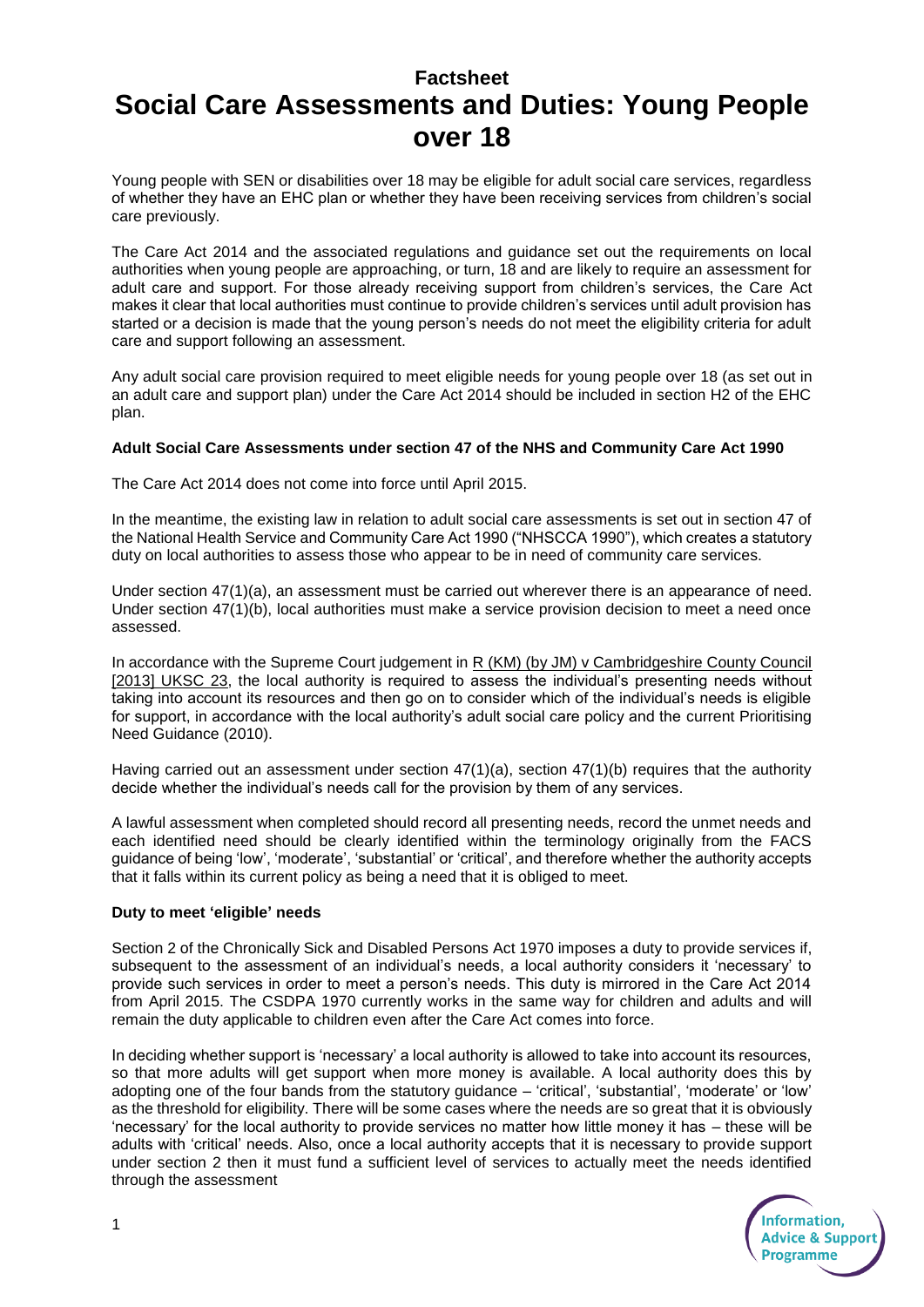The current guidance on eligibility criteria for adult social care is called 'Prioritising need in the context of Putting People first: A whole system approach to eligibility for social care' (Prioritising Need).

### **Personal budgets**

To help support personalisation of care services, local authorities must produce a 'personal budget' as part of all care and support plans in order to allow the service user to identify how much money is available to meet their eligible needs, and often to purchase services themselves to meet these needs. This could be in the form of direct payments, made under section 57 of the Health and Social Care Act 2001.

#### **Direct payments**

Where a local authority has decided under s47 NHSCCA 1990 that a person's needs call for the provision of community care services, in most circumstances they will be required to offer a cash sum as a 'direct payment' to the person (or a representative if they lack capacity) to purchase the services rather than providing services themselves or arranging them through a third party ('commissioning').

The amount of the direct payments provided to an individual must meet the reasonable cost of securing the services which that individual has been assessed as needing. This means a direct payment "should be sufficient to enable the recipient lawfully to secure a service of a standard that the council considers reasonable to fulfil the needs for the service to which the payment relates" (Department of Health, Guidance on direct payments, England 2009 (as amended), para 111).

## **Transition to adult social care**

Once the Care Act 2014 comes into force, the local authority must carry out a child's needs transition assessment where there is significant benefit to a young person or their carer in doing so and they are likely to have needs for care or support after turning 18.

Further information regarding transition assessments is provided in a separate factsheet entitled "Preparing for adulthood".

#### **Assessments under the Care Act 2014**

The duty in the Care Act 2014 from April 2015 to assess adults in need is triggered by the appearance of need and arises regardless of the 'level' of those needs or the person's financial resources.

The assessment must have specific regard to the 'well-being criteria' under the Care Act and must involve the adult and any carer. This includes personal dignity, physical and mental health and emotional well-being; protection from abuse and neglect; control over day-to-day life; participation in work, education, training or recreation; social and economic well-being; domestic, family and personal relationships; suitability of living accommodation; and 'the individual's contribution to society'.

When discharging any obligation under the Care Act 2014, including when carrying out assessments and providing services, the local authority must have regard to:

- the individual's views, wishes, feelings and beliefs;
- the need to prevent/ delay the development of needs for care and support;
- the need to make decisions that are not based on stereotyping individuals;
- the importance of individual's participating as fully as possible in relevant decisions (including provision to them of necessary information and support);
- the importance of achieving a 'balance between the individual's wellbeing and that of any friends or relatives who are involved in caring for the individual';
- the need to protect people from abuse and neglect;
- the need to ensure that restrictions on individual rights /freedoms be kept to the minimum necessary.

Decisions as to whether an individual is eligible for support following an assessment will depend upon their needs satisfying a national eligibility criteria.